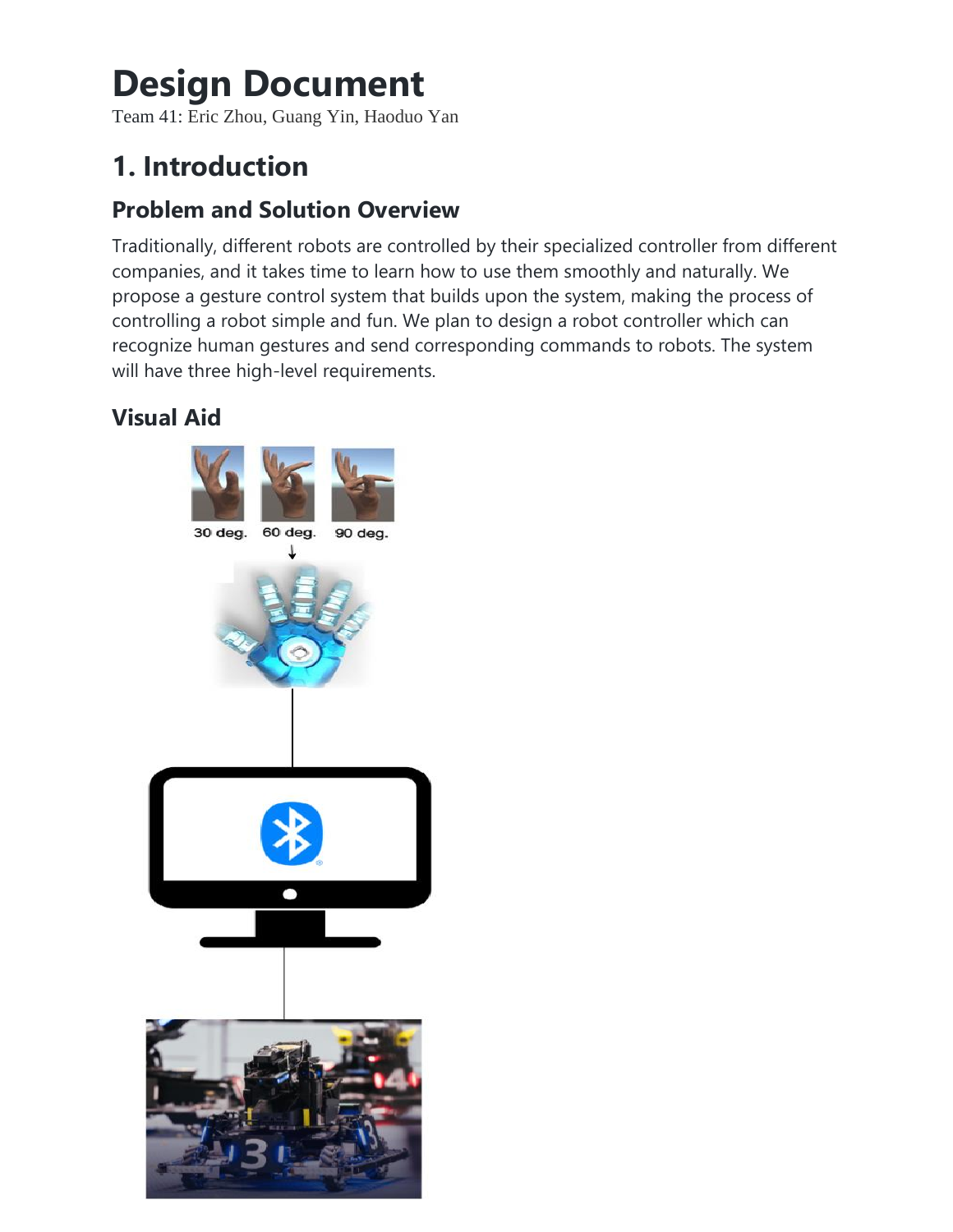## **High-level requirements list**

We plan to design a robot controller which can recognize human gestures and send corresponding commands to robots. The system will have three high-level requirements.

The first one is that the controller mounted on the user would be able to read the sensors placed on the body of the user and calculate the position of different body parts of the user and broadcast through Bluetooth.

The second one is that it would enable the gestures and movements of the user to be translated to actual robot controlling actions through a software running on a powerful device (like PC) after receiving data using Bluetooth, and it would also have the capability of commanding the robot using another Bluetooth link.

The third one is that it would be able to transmit the warnings of robots to signals that can be sensed by humans through actuators placed on the user, like lights (LEDs), vibration motors, and buzzers.

## **2. Design**



## **Physical Design**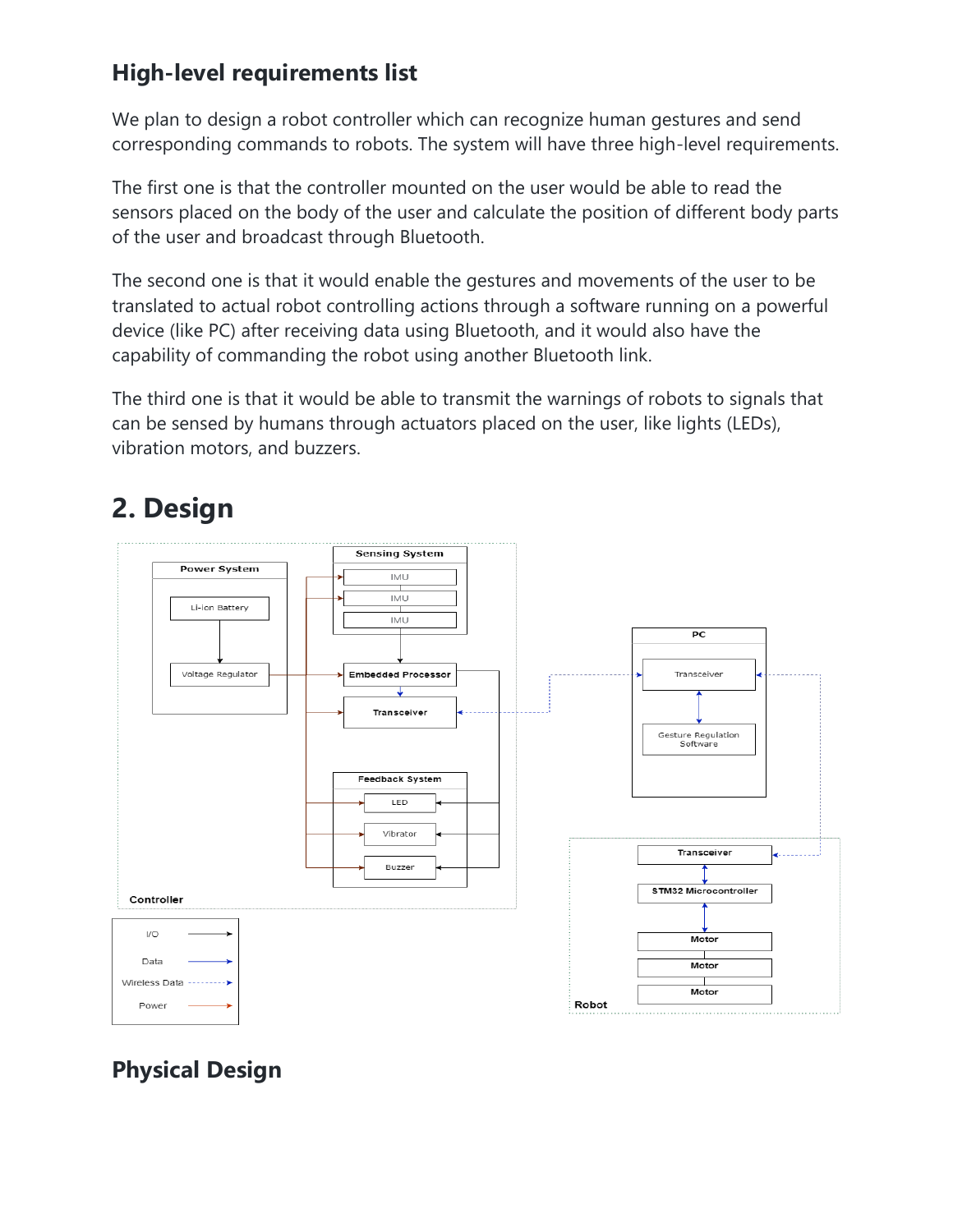### **Subsystem Overview**

#### *Human Positioning System*

The system consists of a power source, an embedded processor, multiple IMUs, and a transceiver. Firstly, the IMUs are placed on the user's body, and the user will input the locations of these sensors to the embedded processor. The embedded processor will constantly read data from the IMUs using the I2C protocol, then it will calculate the position of these IMUs in the space. Together with the user predefined IMU position, it will work out the positions and orientations of the user's body parts. After that, the transceiver will output these raw data to PC through a 2.45GHz Bluetooth data-link.

#### *Gesture Control System*

The system would be a software program resides on the PC. It will take in the raw data transferred by the transceiver of the Human Positioning System and detect gestures using those data. Ideally, it can recognize many gestures such as the motion of and leg, including making a fist, waving arms, shaking head, etc., depending on the positions of the IMUs placed on the user. Then the system will generate controls based on these gestures and send them to the robot using another 2.45GHz Bluetooth data-link.

#### Robot Feedback System

The system would be a program resides on both PC and embedded processor of the controller. It will be used to transfer some signals generated by the robot back to the user through the actuators placed on the user. It will also use the same 2.45GHz Bluetooth data-link that the controller used to communicate with PC, sending the signals to trigger vibration motors, LEDs, and buzzers on the controller.

### **Subsystem Requirements**

#### *Human Positioning System*

- It should be able to read the data from 9-axis IMUs through IIC protocol.
- It should be able to translate the readings into angles or other easy-to-understandable parameters
- It can transmit the results of calculation to PC or robot controller for them to interpret the data.

#### *Gesture Control System*

- It should be able to recognize at least the gestures of users listed below
	- o Making a fist to stop the robot from moving
	- $\circ$  Extend the fingers, then the robot will move in a direction where the user's palm is directed to.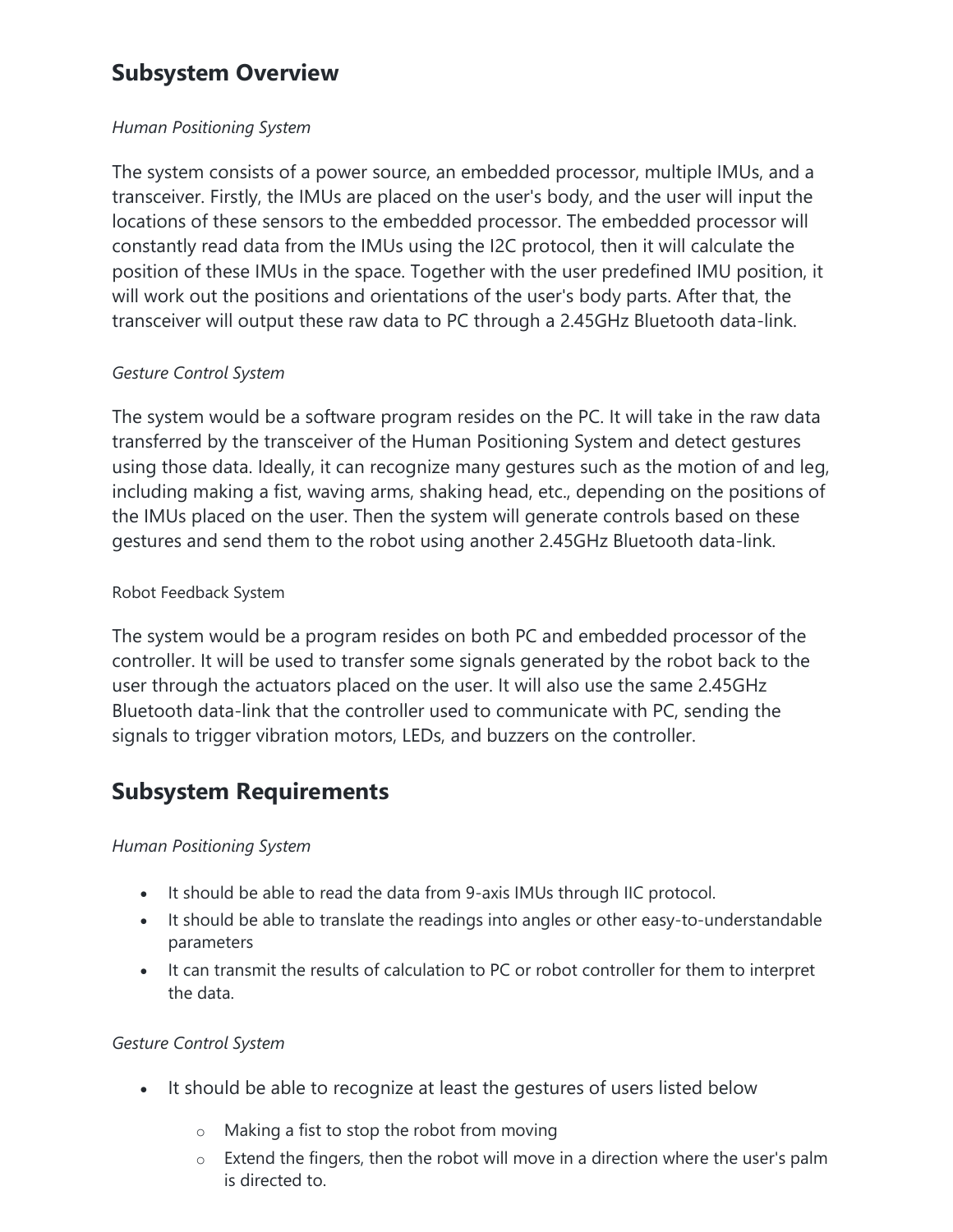- It would be able to translate these predefined gestures to robot movements.
- It can transmit the corresponding robot commands to the robot using a Bluetooth data-link.

#### *Robot Feedback System*

- It should be able to receive signals sent from PC or controller on the robot.
- It should be able to interpret the feedback signals from the robot and control the following devices mounted on the user.
	- o LED (array) blinking
	- o Buzzer play predefined sound sequence
	- o Vibration motor turning

## **Tolerance Analysis**

The IMUs will be measuring the magnetic field strength to calculate the angle of the unit. However, if the IMU is placed near a powerful external magnetic field source other than the earth (e.g., motors, large block of conductive metal, wall power cable/outlet), then the reading might be affected and produce garbage result. We will be examining the reasonable tolerance of data error and the real motion range of human finger.

## **3. Cost and Schedule**

### **Cost Analysis**

Labor Costs: According to the average annual salary of an electrical engineer, the hourly salary for each team member is \$36/hour. And we expect to work 8 hours per week on this project. The total labor cost would be:  $$36/hr \times 2.5 \times 8$  weeks  $\times$  8hrs/week = \$5, 760 per partner The total cost of our team would be \$17, 280.

Component Costs:

### **Schedule**